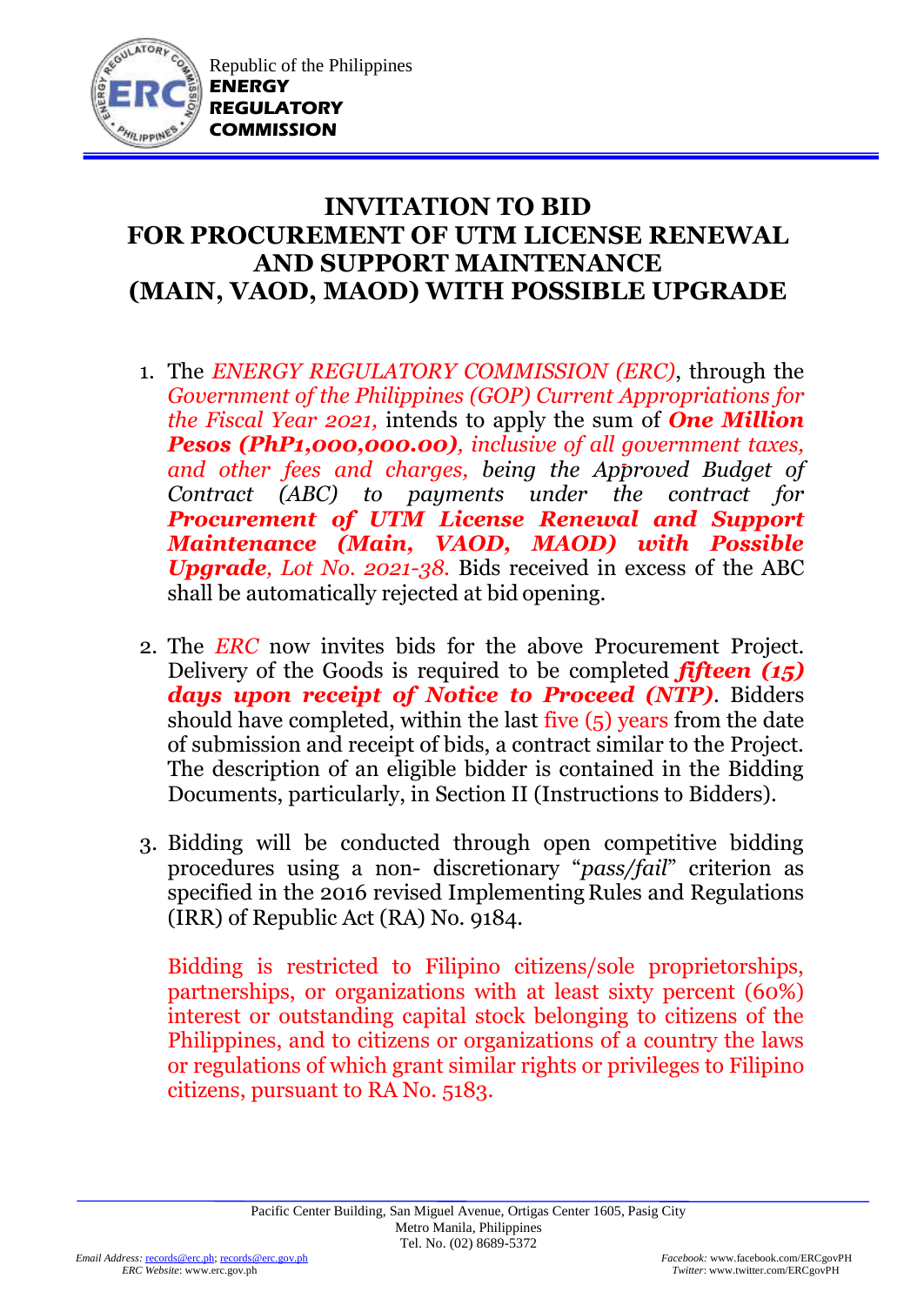- 4. Prospective Bidders may obtain further information from *ERC BAC Secretariat* and inspect the Bidding Documents at the address given below during *Monday to Friday, 9:00 A.M. to 4:00 P.M*.
- 5. A complete set of Bidding Documents may be acquired by interested Bidders on *10 June 2021* from the given address and website(s) below *and upon payment of the applicable fee for the Bidding Documents, pursuant to the latest Guidelines issued by the GPPB, in the amount of One Thousand Pesos (PhP1,000.00)*. The Procuring Entity shall allow the bidder to present its proof of payment for the fees *in person.*
- 6. The *ERC BAC* will hold a Pre-Bid Conference<sup>1</sup> , which shall be open to prospective bidders, on *21 June 2021, 01:00 P.M. through videoconferencing via MS Teams, which can be accessed through:*

[https://teams.microsoft.com/l/meetup-](https://teams.microsoft.com/l/meetup-join/19%3ameeting_NzMyMDNhZWQtNzI0Yi00NmMyLWI5NzEtZjlmYzMzMDEzZWZh%40thread.v2/0?context=%7b%22Tid%22%3a%2234a3c75d-10fe-482b-9220-04df09540e89%22%2c%22Oid%22%3a%225f074c63-51dc-4812-9356-3479a48fb753%22%7d)

[join/19%3ameeting\\_NzMyMDNhZWQtNzI0Yi00NmMyLWI5NzEtZjlmYzMzMDEz](https://teams.microsoft.com/l/meetup-join/19%3ameeting_NzMyMDNhZWQtNzI0Yi00NmMyLWI5NzEtZjlmYzMzMDEzZWZh%40thread.v2/0?context=%7b%22Tid%22%3a%2234a3c75d-10fe-482b-9220-04df09540e89%22%2c%22Oid%22%3a%225f074c63-51dc-4812-9356-3479a48fb753%22%7d) [ZWZh%40thread.v2/0?context=%7b%22Tid%22%3a%2234a3c75d-10fe-482b-](https://teams.microsoft.com/l/meetup-join/19%3ameeting_NzMyMDNhZWQtNzI0Yi00NmMyLWI5NzEtZjlmYzMzMDEzZWZh%40thread.v2/0?context=%7b%22Tid%22%3a%2234a3c75d-10fe-482b-9220-04df09540e89%22%2c%22Oid%22%3a%225f074c63-51dc-4812-9356-3479a48fb753%22%7d)[9220-04df09540e89%22%2c%22Oid%22%3a%225f074c63-51dc-4812-9356-](https://teams.microsoft.com/l/meetup-join/19%3ameeting_NzMyMDNhZWQtNzI0Yi00NmMyLWI5NzEtZjlmYzMzMDEzZWZh%40thread.v2/0?context=%7b%22Tid%22%3a%2234a3c75d-10fe-482b-9220-04df09540e89%22%2c%22Oid%22%3a%225f074c63-51dc-4812-9356-3479a48fb753%22%7d) [3479a48fb753%22%7d](https://teams.microsoft.com/l/meetup-join/19%3ameeting_NzMyMDNhZWQtNzI0Yi00NmMyLWI5NzEtZjlmYzMzMDEzZWZh%40thread.v2/0?context=%7b%22Tid%22%3a%2234a3c75d-10fe-482b-9220-04df09540e89%22%2c%22Oid%22%3a%225f074c63-51dc-4812-9356-3479a48fb753%22%7d)

- 7. Bids must be duly received by the BAC Secretariat through manual submission at the office address indicated below on or before *05 July 2021, 12:00 P.M.* Late bids shall not be accepted. Bidders are requested to submit one (1) original and one (1) copy of their bids. Bidders are likewise requested to bring the originals of the documents submitted and present the same for comparison during the bid opening.
- 8. All Bids must be accompanied by a bid security in any of the acceptable forms and in the amount stated in **ITB** Clause 14.
- 9. Bid opening shall be on *05 July 2021, 01:00 P.M.* at the given address below. Bids will be opened in the presence of the bidders' representatives who choose to attend the activity.
- 10. The *ERC* reserves the right to reject any and all bids, declare a failure of bidding, or not award the contract at any time prior to contract award in accordance with Sections 35.6 and 41 of the 2016